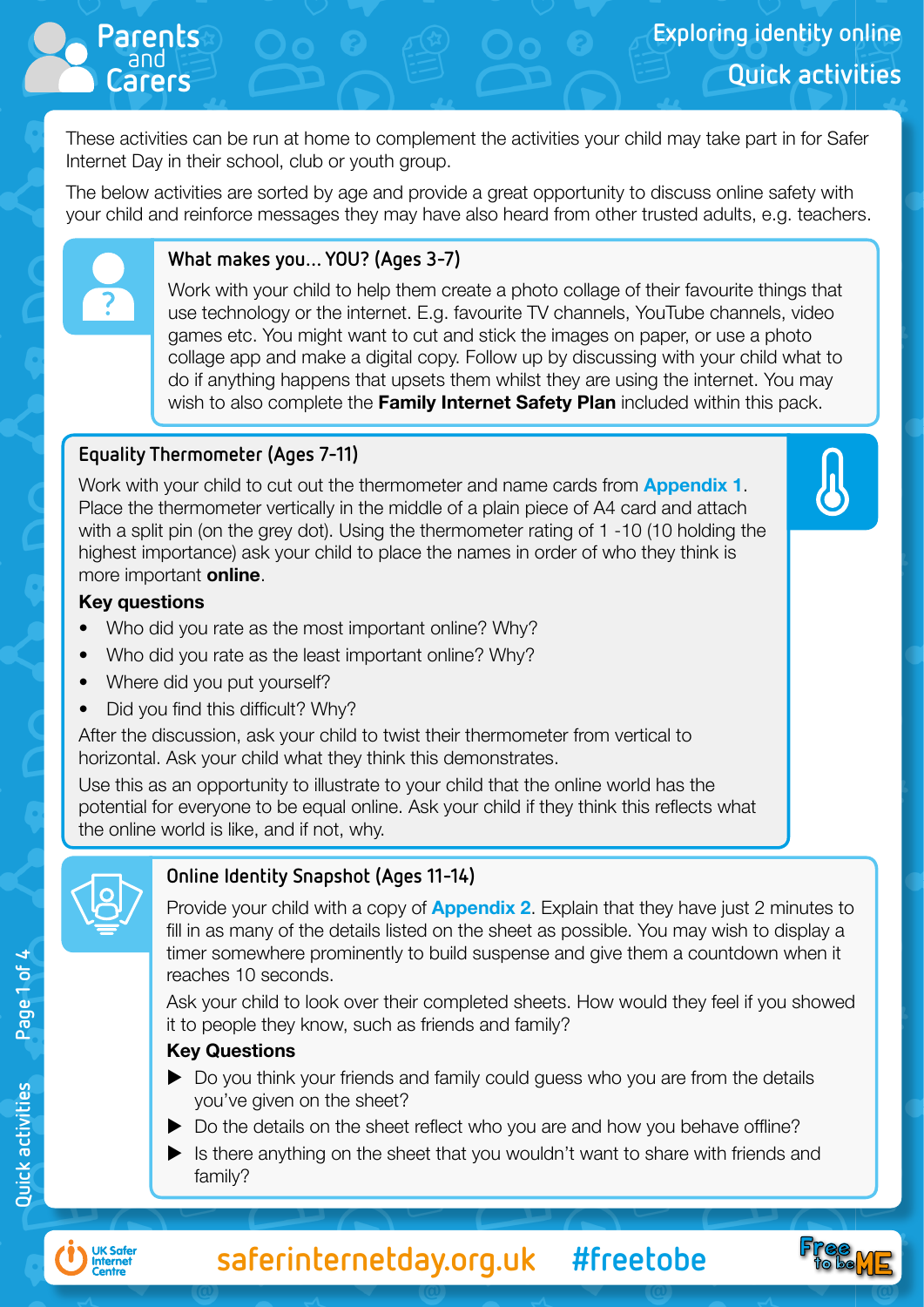

C



#### **Online Identity Snapshot cont. (Ages 11-14)**

Reassure your child that you do not plan on sharing their sheet with their friends and family, but explain that the details they have listed give a snapshot of their 'online identity': who they are and how they express themselves online.

Ask them to imagine a second scenario where we gave this sheet, and only this sheet, to a complete stranger.

#### Key Questions

- $\blacktriangleright$  What kind of impression would someone get of you from the details you listed?
- $\blacktriangleright$  What assumptions might they make?
- $\blacktriangleright$  Would they learn anything about you and your identity that you wouldn't be comfortable with?
- $\blacktriangleright$  What parts of you and your identity would they not get to see?

#### **Think you understand me? (Ages 14-18)**

Show your child the following video from Childline: [youtu.be/G6RzZ4KzsEs](http://youtu.be/G6RzZ4KzsEs)

Watch the video once and discuss immediate reactions. Then watch the video a second time – ask your child to jot down the assumptions they think the producers of the video are expecting them to make about each person as they appear on screen.

Discuss further using the following questions as prompts.

#### Key Questions

- $\blacktriangleright$  What stereotypes and assumptions are highlighted in the video?
- $\blacktriangleright$  Where do you think stereotypes come from?
- ▶ Do you think the internet reinforces or breaks down stereotypes? How?
- $\blacktriangleright$  Are there any stereotypes which exist specifically online?
- $\blacktriangleright$  Can you think of any times online when something someone has shared or posted might lead to people making assumptions about them and their lives?

This video, as well as further guidance about stereotypes and discrimination can also be found at:

[www.childline.org.uk/info-advice/bullying-abuse-safety/your-rights/](http://www.childline.org.uk/info-advice/bullying-abuse-safety/your-rights/understand-me/) [understand-me/](http://www.childline.org.uk/info-advice/bullying-abuse-safety/your-rights/understand-me/)



**saferinternetday.org.uk #freetobe**

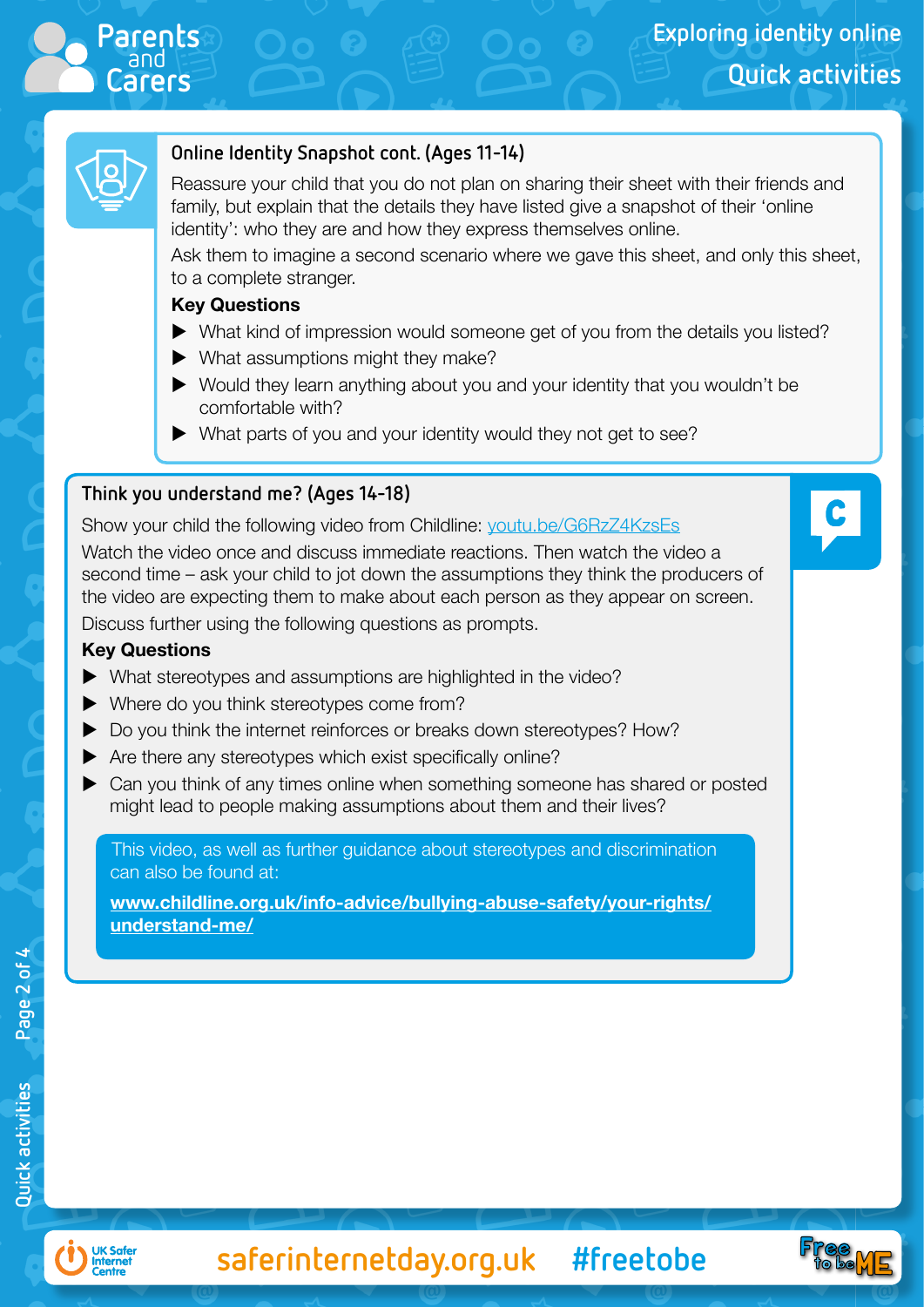# **Appendix 1**

Are we all equal online?

and **Parents**

**Carers**

| Celebrity | Politician     | School friend                                      | Family<br>member                                                | Parent |
|-----------|----------------|----------------------------------------------------|-----------------------------------------------------------------|--------|
| Me        | <b>Teacher</b> | Doctor                                             | YouTuber                                                        | Farmer |
|           |                | - 9<br>$\begin{bmatrix} 5 \\ 7 \\ 6 \end{bmatrix}$ | 10<br><b>8</b><br>$\overline{\phantom{a}}$<br>$-5$<br>$-4$<br>3 |        |



**Quick activities Page 3 of 4**

Quick activities

Page 3 of 4

**saferinternetday.org.uk #freetobe**